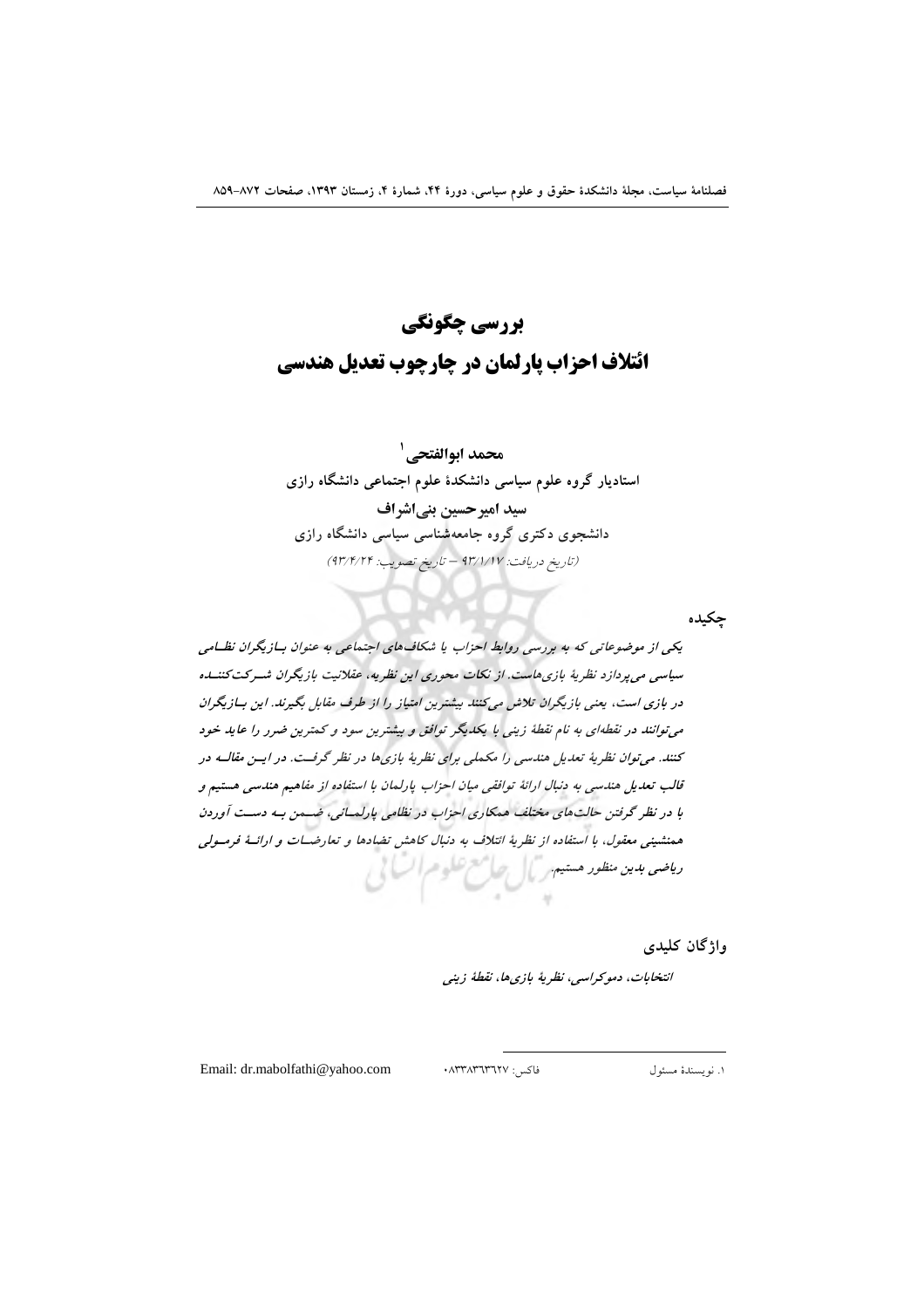#### مقدمه

 $A9.$ 

تعامل و مشارکت لازمهٔ زندگی اجتماعی، برطرفکننـدهٔ نیازهـای گونـاگون و ابـزار برقـراری ارتباط سازمانیافته میان انسان ها و سازمان های مختلف اجتماعی برای رسیدن به توافتی است. حیات بشری چیزی جز روابط، دادوستدها و کنشهای متقابل اجتمــاعی نیــست. ایــن روابــط، دامنهٔ وسیعی از همکاریها و مناقشهها را شامل میشود که در بـستر بـازیای بـه نـام زنـدگی شکل می گیرند، تداوم می پابند یا از بین می روند. انسانها، بازیگران این بازی محتوم، در مقابـل یا کنار یکدیگر قرار می گیرند، به علایق مشترک یا متقابل می رسـند، بـا یکـدیگر همکـاری یـا همديگر را حذف مي كنند و سرانجام، نتيجهٔ اعمال خود را مي بينند (جوادي، عمومي، ١٣٨٧: ۴٧).

عرصهٔ سیاست نیز از این قاعده مستثنا نیست و عملکرد بازیگران سیاسی شامل بـسیاری از این همکاریها و مناقشات است. آنچه مهم است اینکه در کنار همکاری احزاب با یکدیگر بـه عنوان بازیگر منافع مردم نیز تا حد زیادی تأمین شود.

پرسشی که در این مقاله به دنبال پاسخ آن هستیم، این است که چگونه در نظامی پارلمـانی میان احزاب، می توان به نوعی از توافق رسید که در آن هم منافع مـردم و هـم منـافع احـزاب تأمین شود؟ فرضیهٔ این مسئله این است که به نظر میرسد می توان با در نظر گـرفتن تعـاملات احزاب به عنوان بازیگران این بازی و با استفاده از مفاهیم هندستی بـه فرمـولی ریاضـبی بـرای رسيدن به اين توافق دست يافت.

#### تئورى بازىها

«نظریهٔ بازیها» یکی از یدیدههای پیشرفتهٔ علمی است که زمینهٔ استفادهٔ وسیعی در رشتههـای گوناگون دارد و چارچوبهای مستحکمی برای رفتارهای راهبـردی فـراهم أورده اسـت. ایــن نظریه، تصمیم گیری کارگزارانی را تحلیل میکند که نحوهٔ تصمیمگیری آنها به نـوع تـصمیم و رفتار دیگر رقبا بستگی دارد (دادگر، ۱۳۸۷: ۱۰۱–۱۴۰).

این نظریه بررسی رفتار منطقی در شرایطی است که وابستگی متقابل وجود دارد. وابــستگی متقابل یعنی اینکه هر بازیکن از آنچه دیگران در بازی انجام میدهند، تـأثیر مـیLندیرد، رفتـار خود بازیگران نیز بر دیگران تأثیر میگذارد، خروجی بازی وابسته به تـصمیمات همـه اسـت و هیچ فردی کنترل کاملی بر اتفاقات ندارد. افراد این وابستگی متقابل را میداننـد، و آن۱هـا را در تصميماتـشان لحـاظ مـىكننـد، ايـن وابـستگى اغلـب بـين بـازيگران رقابـت بـه وجـود مي آورد و علاوه بر رقابت، علايق مشترك نيز بين آنها وجود دارد (Mac Millan, 1996: 246). نظريهٔ بازيها نظريهاي برگرفته از رهيافت انتخاب عقلاني است (چلبي، ١٣٨١: ٣٨). مدلهای بازی شامل موارد زیرند: ۔گروہی از تصمیمگیرندگان که بازیگر ' نامیده میشوند؛

1. Player.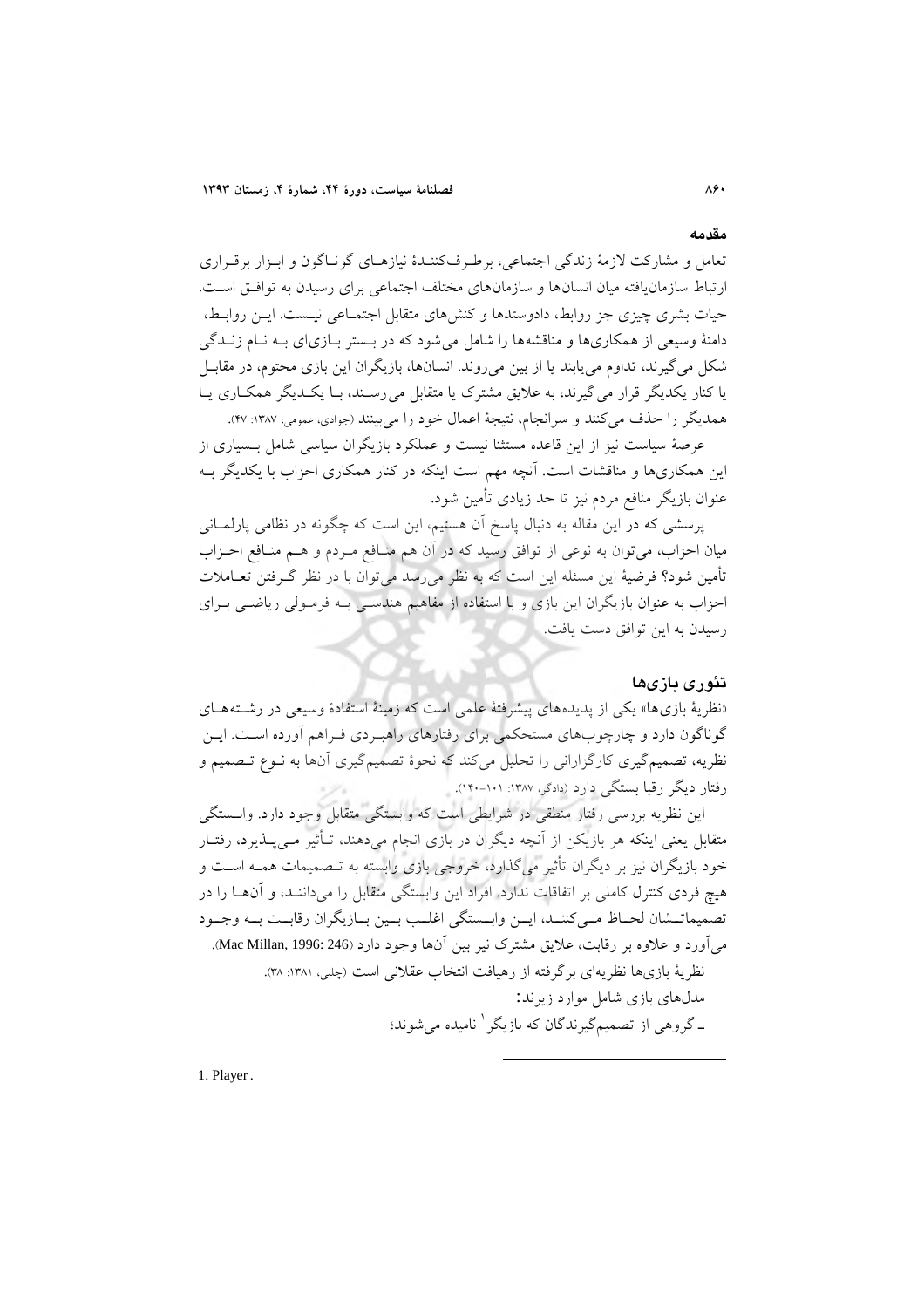ـ تعدادي از راهبردهاي ٰ در دسترس براي هر بازيگر؛ \_گروهی از نتایج ٌ که هرکدام حاصل انتخاب راهبردی خاص توسط هر بازیگر هستند؛ ـ گروهی از بازدهها<sup>۳</sup> که برای هر بازیگر از طریق هر یک از نتایج انتخابشــده، بــه دســت مبر آبلہ (جوادی، ۱۳۸۳: ۶۰).

یکی از فرضهای اصلی نظریهٔ بازیها اصل «کم بیشینه» است کـه هـر بـازیگر بـه دنبـال افزایش کمترین امتیازی است که از به دست آوردن مطمـئن اسـت و در پـی کـاهش بیــشترین ضرري است كه تحمل أن اجتنابانيايذير است (حقيقت، ١٣٨٥: ١٨٣-١٨۴). اين نظريه در مواردي بـه کار می رود که دو یا چند بازیگر به تصمیم و گزینش بیردازند، و تصمیمات آنهــا بــا یکــدیگر مرتبط باشد (بشیریه، ۱۳۸۱: ۰۷۳). نظریهٔ بازیهـا یعنـی بررسـی مـدل۵حای ریاضـی همکـاریهـا و تضادهای بین تصمیم گیرندگان عقلایے (20 :1997 Myerson, 1997) و مجموعـهای اسـت از ابزارهـا برای پیش بینی پیشامدهای مربوط به گروه که رفتارها و اعمال آن ها به طور مستقیم در یکدیگر تأثير دارد (ابوالحسنى، حسنى مقدم، ١٣٨٩: ٢٧).

نظرية بازي ها بر نوعي استدلال انتزاعي، حاصل تلفيـق رياضـيات و منطـق اسـتوار اسـت. بیشتر نظریهپردازان بازیها معتقدند در نظریهٔ مورد استفادهٔ آنها توجهی به شیوهٔ رفتـار بالفعـل افراد در وضعیتهای منازعاتی نشده است، بلکه بر رفتار موسوم به رفتار «صحیح عقلایـی» در وضعیتهای منازعهآمیزی ناظر است که در آنها شرکت کننـدگان بـرای «برنـدهشـدن» تـلاش مي كنند (دوئرتي، فالتزگراف، ١٣٨۴: ٧٧٧).

### تحليل رياضي نظرية بازىها

روش تحلیل ریاضی بازی عبارت است از تهیـهٔ جــدولی از پیامــدهای لیــستشــده بــرای هــر راهبردي. جدول راهبردي دو بازيكن غيرتصادفي ممكن است اينچنين باشد:

| etc.     | PlayerA-trategy3 | PlayerA-Strategy2 | Player A -Strategy 1 |                          |
|----------|------------------|-------------------|----------------------|--------------------------|
| $\cdots$ | <b>B</b> wins    | A wins            | Tie                  | Player B -<br>Strategy 1 |
| $\cdots$ | A wins           | Tie               | B wins               | Player B -<br>Strategy 2 |
| $\cdots$ | Tie              | B wins            | A wins               | Player B -<br>Strategy 3 |
| $\cdots$ | $\cdots$         | $\cdots$          | $\cdots$             | Etc                      |

حدول ١

1. Strategy.

2. Outcome.

3. Payoff.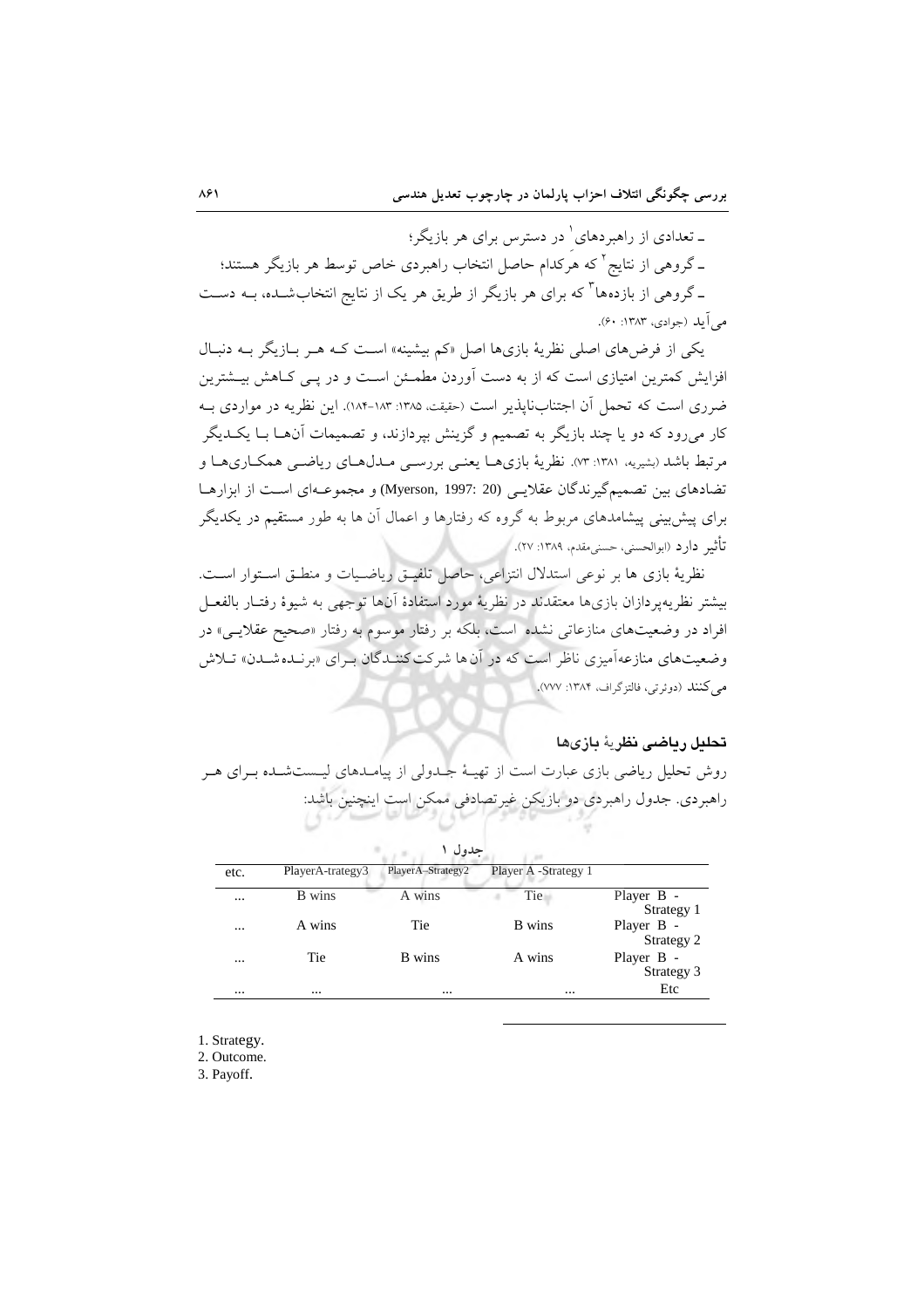راهبرد انتخابی بازیکنان می تواند به نتایجی از بازی، مطابق با جدول فـوق منجـر شـود. دو راهيرد در جدول مي توان بافت: مینیماکس: حداقل نتیجهٔ مطلوب<sup>۱</sup> از همهٔ پیامدهای مثبت. ماكسيمين: حداقل نتيجةُ نامطلوب <sup>٢</sup> از همةُ يبامدهاي منفي. قضیهٔ مینیماکس: هرگاه مینیماکس بازیکنی مشابه با راهبرد ماکسیمین بازیکنی دیگـر باشـد، آنگاه آن راهبرد، بهترین نتیجهای است که هر دو بازیکن می توانند انتظار داشته باشند (پاندستون.

 $(19.147)$ 

#### انواع بازى

#### بازی با حاصل جمع صفر

بازی با مجموع صفر در حالتی است که برد بازیکنی معادل باخت طرف دیگر باشد یعنی آنچه یکی از طرفین به دست می آورد درست برابر آن چیزی باشد که دیگری از دست داده است پـا بهعبارتی مجموع بردوباختها برابر صفر باشد. در این بازی علایــق بازیکنــان کــاملاً بــرعکس است. در بازی با حاصل جمع صفر بین بازیکن الف و ب هر میزان امتیازی که الف بـه دسـت آورد به همان اندازه امتیاز از دست میدهد (بازیهای بـا حاصـل جمـع غیرصـفر بـازیهـایی هستند که در آنها جمع جبری امتیازات بازیکنــان لزومــاً نبایــد صـفر شــود) شـطرنج ازجملــه بازیهای با حاصل جمع صفر است. نمونههایی از بازی با حاصل جمع صفر از ایـن قرارنــد: رقابت دو نامزد انتخاباتی برسر یک کرسی مجلس، موقعیتهای نظـامی تـاکتیکی نظیـر دوئـل هوایی زیرا در وضعیتهای نظامی تاکتیکی قلمرویی کـه بـه دسـت یکـی مـی|فتـد معـادل بـا قلمرویی است که طرف دیگر از دست می دهد (روشندل، ۱۳۷۲: ۲۰۳).

ماذی ما حاصل جدم غیوصف کا پھلوم اٹائی ومطالعات فریخ<br>ماذی ما حاصل جدم غیوصفو کا پھلوم اٹائی ومطالعات فریخ در این بازی ازآنجاییکه برد یکطرفه لزوماً به معنای باخت طرف مقابـل نیـست، بــازی فقــط رقابتآمیز نیست. برد یک طرف به معنای باخت طرف دیگر نیست، بلکـه در ایــن بــازی هــم برای عنصر درگیری و هم برای عنصر همکاری جایی هست.

نقطءٔ زینی نقطهٔ زینی آ نقطهای است که در آن کمینـهٔ ارزش۵حـای موجـود در سـطر و بیــشینهٔ ارزش۵حـای

- 1. Good.
- 2. Bad
- 3. Saddle Point.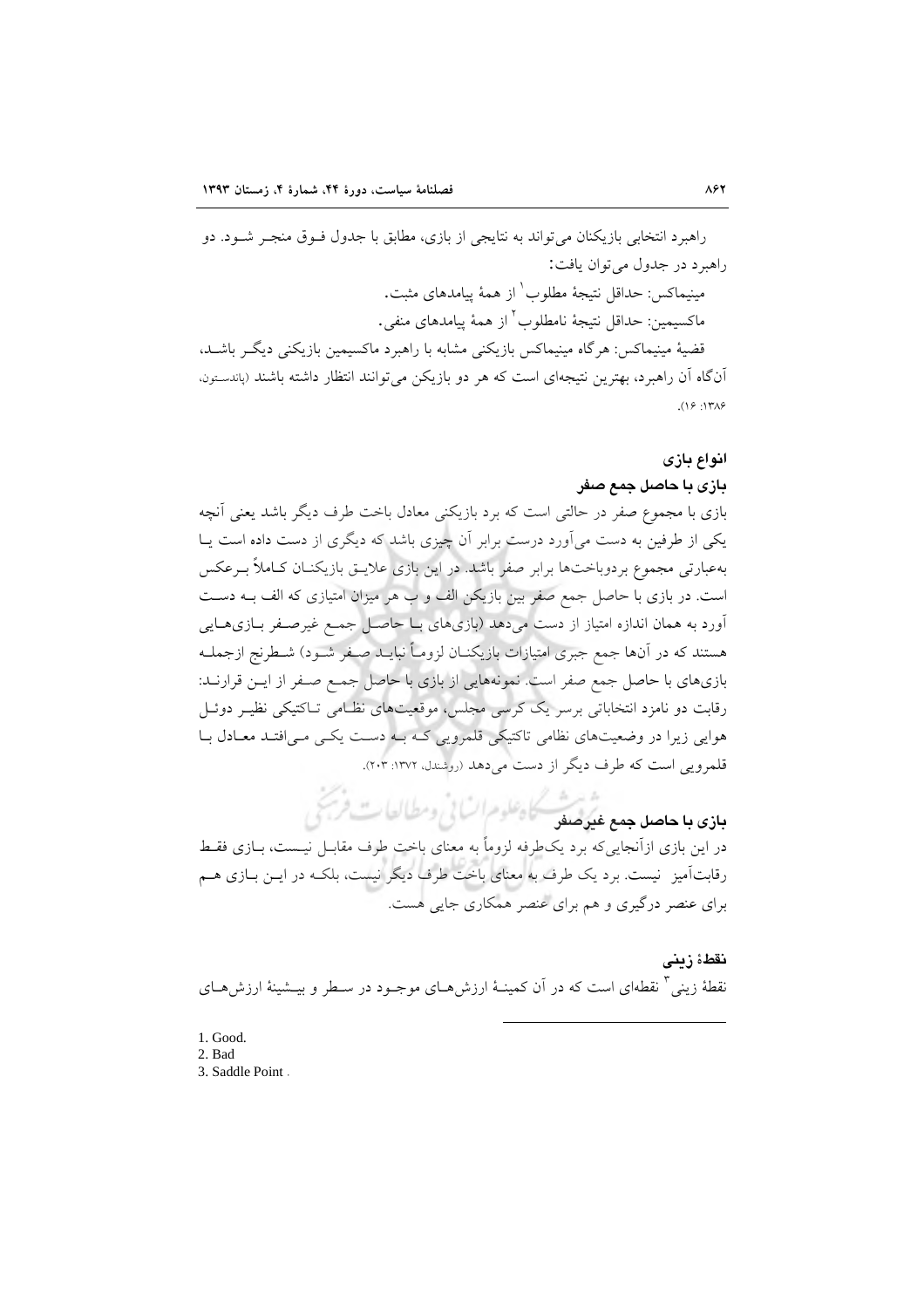موجود در ستون، در ارزشی واحد به هم میگراینــد یــا بــرعکس− نقطــهای اســت کــه بیــشینهٔ ارزشهای موجود در سطر و کمینهٔ ارزشهای موجـود در سـتون در آن نقطـه بـر هــم منطبـق مي شوند. اين نقطهٔ همگرايي به ارزش كمترين بيشينه معـروف اسـت. ازجملـه اصـول اوليــه و مسلم نظریهٔ بازیها این است که در بازی دو نفره با حاصل جمع صفر، راهبرد عقلانی بر اصل کمترین بیشینه استوار است. هر بازیکن باید تلاش کند کمترین امتیازی که می تواند از حـصول آن مطمئن باشد را افزایش یا بیشترین ضرری که تحمل آن اجتنابنایذیر است کـاهش دهـد. اگر هر دو طرف بدین گونه عمل کنند، راهبردهای آن ها ممکن است در نقطهٔ زینی با هم تلاقی كند (Shubic, 1967: 247).

مهمترین ایده در نظریهٔ بازیها ایدهٔ «تعادل استراتژی» است (مارش، ۱۳۷۸: ۱۳۵).

### احزاب و عملکرد آنها

حكومتها را بر اساس رابطهٔ قوهٔ مقننه و قوهٔ مجریه هم طبقهبندی كردهاند. اگر قوهٔ مجریــه در برابر پارلمان یا قوۂ مقننه مسئول باشد حکومت را پارلمانی یا کابینـهای مـیiامنـد. بـهعبـارتی حکومت پارلمانی یا کابینهای مبتنی بر ائتلاف و همکاری قوای مجریه و مقننـه اسـت. در ایـن نظام سیاسی در حکومت ارتباط خیلی نزدیکی میان قوهٔ مجریه و قوهٔ مقننه وجود دارد و در آن دورهٔ تصدی مقام اجرای واقعی به ارادهٔ قوهٔ مقننه بستگی دارد. در این شکل از حکومت، قــوهٔ مقننه بر قوهٔ مجریه برتری حقوقی و قانونی دارد و، دست کـم در عـالم نظـر، رأی مخــالف آن می تواند کابینه را که قوهٔ اجرایی واقعی کشور را به وجود میآورد، ساقط کنـد (عـالم، ۱۳۸۹: ۳۲۱). در حکومت پارلمانی، کابینه از اعضای برگزیدهٔ حزب سیاسی تشکیل می شود که اکثریت را در قوة مقننه دارد (همان: ٣٣).

حزبهای سیاسی بازیگران اصلی روند سیاسی هر دو نظام دموکراتیک و غیردموکراتیک بودهاند. حزبهای سیاسی به تعیین موضوعهایی کمک میکنند کـه بایـد در دسـتور کـار سیاستمداران قرار گیرد. حزبها همچنین به صورت پایه و اساس تشکیل حکومت (بهویژه در دموکراسی های پارلمانی) به کار می آیند و به مشخص شدن رهبران لازم برای اداره کـرن نظـام سیاسی یاری می رسانند (آلن، ۱۳۸۴: ۱۴۶).

احزاب سیاسی به معنای عام، یعنی دستهبندیهای مختلـف از دیربـاز تـا زمـان مـا وجـود داشته اند و دارند ولی احزاب سیاسی به معنای مدرن محصول قوانین و آییننامههای انتخابـاتی و پارلمانی بودهاند (قاضی، ۱۳۷۱: ۷۲۱).

احزاب سیاسی از یک سو نتیجهٔ فرایند تحولات سیاسی، اجتماعی و اقتـصادی هـستند و از سوی دیگر از طریق افزایش توانایی جامعه برای حل بحرانهایی همانند هم گرایبی، مشارکت،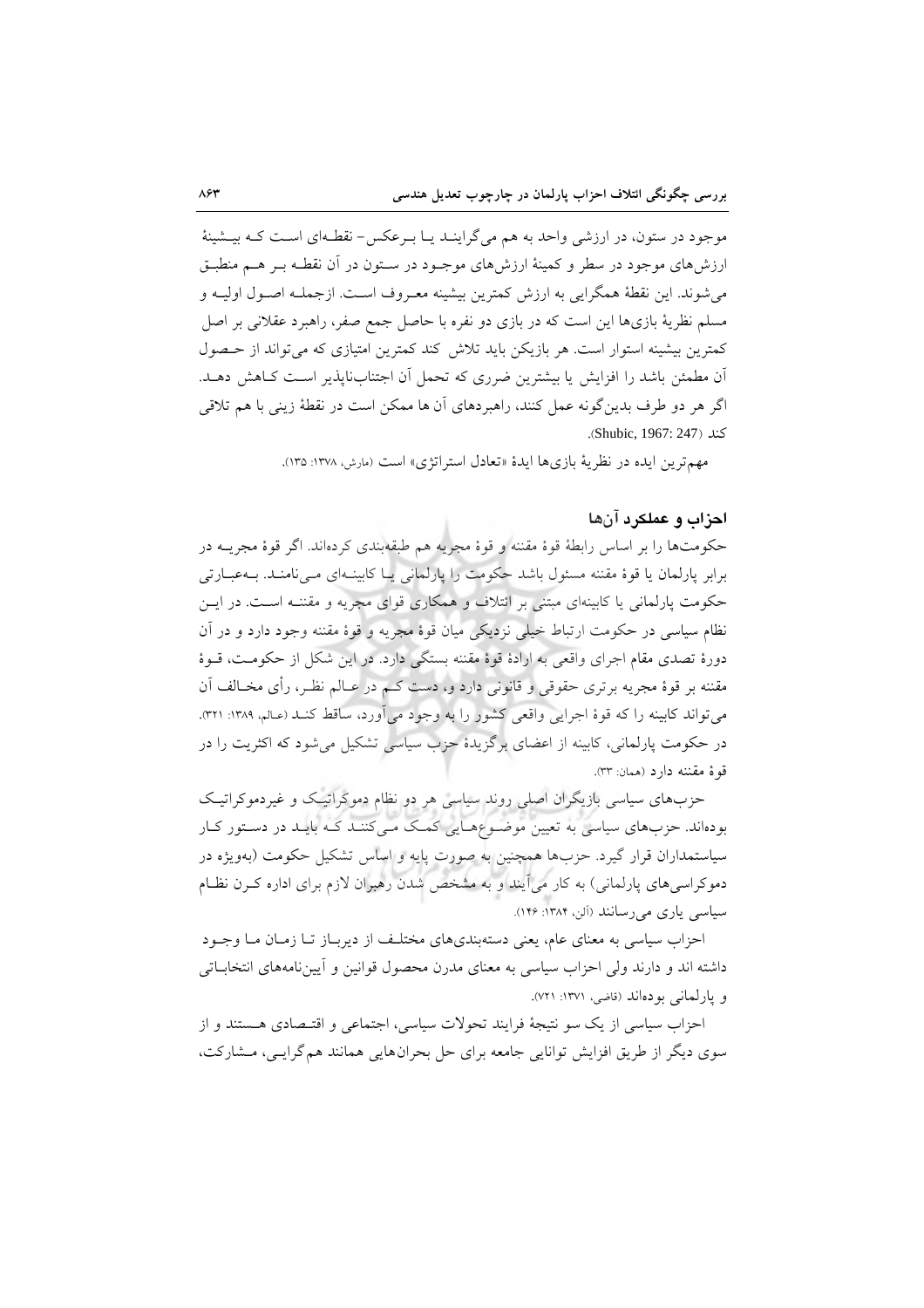مشروعیت، هویت و توزیع، برای حفظ و ثبات نظام تغییـرات بیــشتری بــه وجــود مــی|ورنــد. احزاب سیاسی می توانند از طریق فراهم سـاختن ایـدئولوژی، رهبـری یـا فرصـتهـایی بـرای مشارکت سیاسی یا ترکیبی از این سه، برای دولت مـشروعیتســازی کننــد و بــا فــراهم آوردن ابزاری برای انتقال مــسالمتآمیـز قــدرت در درون نظــام حزبـی رقــابتی، بــه اقتــدار حکومــت مشر وعيت بخشند (اسميت، ١٣٧٨: ۶۲).

در نظامهای دموکراتیک، احزاب سیاسی تنهـا سـازمانی اسـت کـه اعـضای آن در راسـتای كسب قدرت سياسي به طورجدي با همديگر رقابت مي كنند. به همين سبب، جابهجايي قــدرت هم از حزبي به حزب ديگر است (نقيبزاده، ١٣٨۴: ٢٠).

دموکراسی در عمل، به معنـای مــشارکت و رقابـت سیاســی شــماری از گــروههــا و منــافع سازمان یافته بهمنظور تصرف قدرت سیاسی و ادارهٔ کشور بر اساس سیاسـتهـا و مواضـع هـر یک از آن گروههاست، در آن صورت احزاب سیاسی و انتخابات کانون و هستهٔ اصلی زنــدگی دموکراتیک را تشکیل میدهند. حزب مهمترین سـازمان سیاسـی در دموکراسـیهـای معاصـر است. به نظر بسیاری از صاحب نظران دموکراسی، در نهایت چیزی جز رقابت حزبـی نیـست. انتخابات بدون رقابت احزاب معنايي ندارد (بشيريه، ١٣٨١: ٣٧٥).

رقابت احزاب در نظام حزبی (مجموعهٔ منسجمی از کنشهای متقابل است که از رقابتها و همکاریهای میان اجزای تشکیلدهندهٔ نظام سیاسی تـشکیل مـیشـود. البتـه ایـن تعریـف رژیمهای تکحزبی، اقتدارگرا و توتالیتر را در برنمیگیرد) در قالبهمای گونـاگونی صـورت می گیر د (دورماگن، موشار، ۱۳۸۹: ۱۵۱).

جوزف لایالومبارا و میرن وینر دو متخصص امریکایی علیوم سیاستی بـا برشـمردن چهـار معیار برای احزاب سیاسی بهمنظور تشخیص آنها از سایر سازمانها بـا صـبغهٔ سیاسـی و لازم برای رقابت در نظامی حزبی می پردازد: ۱. احزاب سیاسی سازمان پایداری دارنـد، یعنـی عمـر احزاب نسبت به عمر رهبرانش طولانی تر است؛ ۲. داشتن تشکیلات ســازمانی کــه شــعبههــای محلی اش ارتباط نزدیکی با ستاد مرکزی ملی دارند؛ ۳. داشتن ارادهٔ مصمم برای کسب قــدرت که بیشتر با حضور فعـال در انتخابـات تجلـی مـیbیابـد؛ ۴. عـزم جـزم احـزاب بـرای کـسب حمایتهای مردمی از سراسر کشور (ممان: ۱۴۱).

احزاب سياسي بهمثابهٔ حلقهٔ ميانجي و بخش اصلي جامعهٔ مـدني در دسـتهبنـدي تقاضـا و حمایتها و هدایت آنها برای تصمیمگیری نقشی مهم بر عهده دارند و از ایــن طریــق باعــث مشروعیت حکومتها می شوند و بهعنوان نهادی برخاسته از متن جامعه و واسط میـان مـردم و حاكميت، به انتقال خواستهها و مطالبات جامعه يا طبقهٔ ذينفعي كه شكل يافته از آن مي پردازنــد. ازاین رو، احزاب را می توان بهترین مکان برای تجمیع مطالبات تودهها دانست زیرا خطمشی و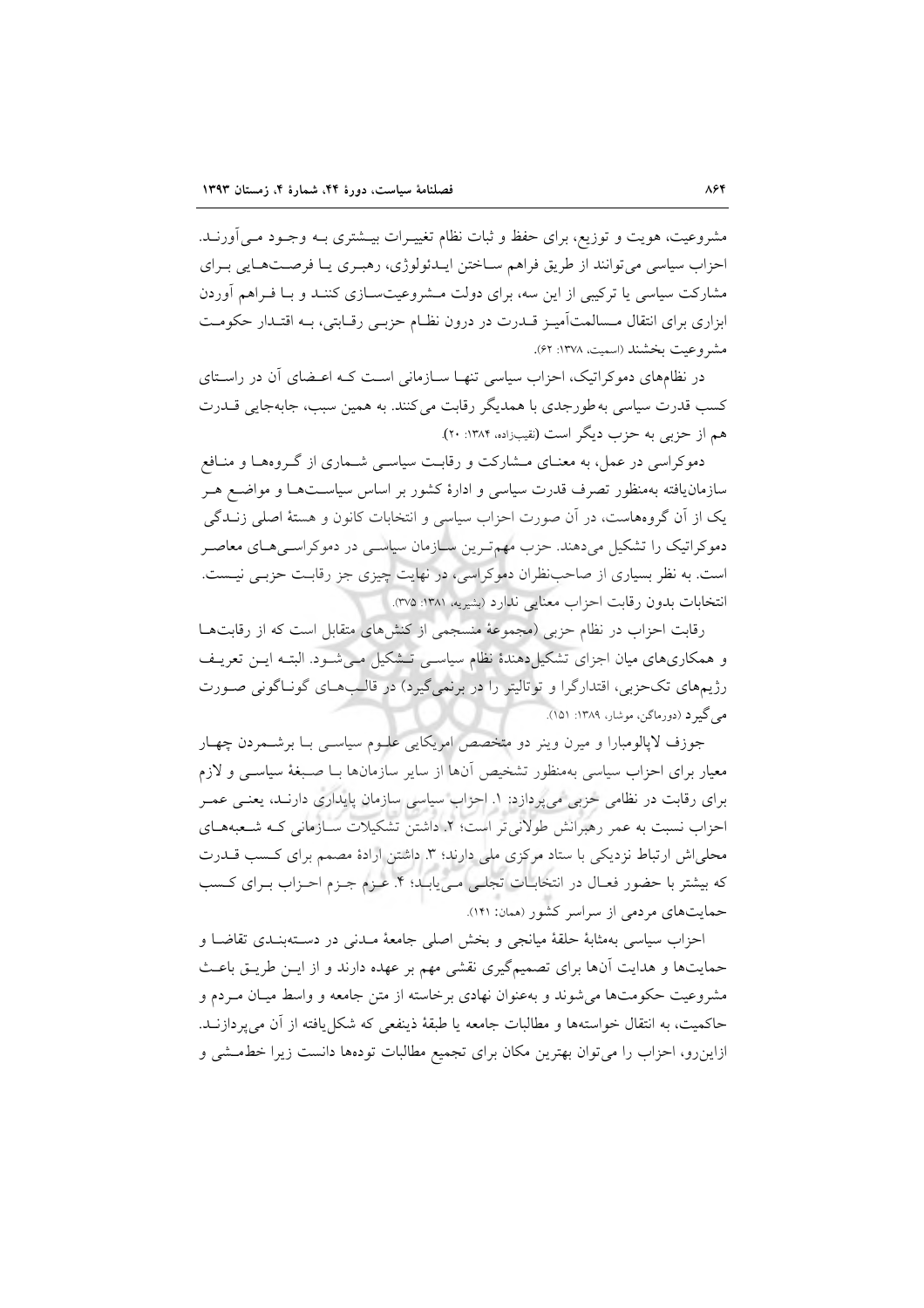فعالیت آشکاری دارند و حضور و فعالیت آنها، مانع از شکل گیری گروههای پنهـان و محفلــی و تزریق بی ثباتی به جامعه می شود. در صورت تحقق این کارکرد است که مبی تـوان بــه ثبــات سیاسی در جامعه امیدوار بود (نوذری، ۱۳۸۱: ۱۲). بررسی۵ها دربـارهٔ رفتـار رأی دادن ســه رهیافــت گسترده نمایان است: نخستین رهیافت، الگوی شناسایی حزب یا خود را حزبے معرفے کردن است: رأىدهندگان در وهلهٔ نخست رأى خود را بر پايهٔ وفادارى درازمدت به حــزب سياســي خاصی میدهند، در دومین رهیافت که گزینش عقلانی است نـشان داده مـی شـود کـه گـروه انتخابکننده از چه راهی دربارهٔ عملکردها و قولهای نامزدها یـا حــزبهــا بــه طــور عقلانــی تصمیم می گیرد. سومین رهیافت جامعهشناختی است که بر همبــستگی بــین رفتــار رأی دادن و طبقه، دین، سن رأیدهندگان یا اعضای گروهها تأکید دارد (آلن، ۱۳۸۴: ۱۹۴).

#### نظر بهٔ ائتلاف

نظریهٔ ائتلاف بهعنوان جزئی از نظریهٔ بـازیهـا در فراینـد تـصمیمگیـری از سـوی گروهـی از بازیگران (بیش از دو بازیگر) است که ائتلافشان برای تصمیمگیری خاصی لازم و کافی است. تشکیل ائتلاف نتیجهٔ تصمیمگیری بازیگرانی است که به شیوهٔ عقلانی بـه محاسـبه و ملاحظـهٔ منافع خود می یردازند و در پی به حداکثر رساندن آنها هستند. شیوهٔ تـشکیل ائـتلافهـای سیاسی با کاربرد مدل،های ریاضی و بهویژه کاربرد بازی،های چند نفره تجزیهوتحلیل می شـود (بشيريه، ١٣٨١: ٧٧).

ائتلافات در بازیهای چندنفره بسیار با اهمیتاند. اعضای یک ائتلاف در برداختهای مربوط به أن ائتلاف شريكند، ولي ممكن است سـهم أنهـا برابـر نباشـد 390–Snyder, : 381)  $(1961$ 

برای تشکیل ائتلاف شرایطی لازم است: حداقل باید سه بــازیگر در کــار باشــند، وزن رأی همهٔ بازیگران باید برابر و اکثریت قاعدهٔ تصمیمگیری باشد. ارزش برد یا سهمی که برندگان در ائتلاف به دست می آورند، باید برابر با ارزش باخت همهٔ بازندگان در صـورت شـکل نگـرفتن ائتلاف باشد. ارزش سهم هر بازیگر در همهٔ ائتلافهای احتمالی برابر باشد و سـهمی کـه هــر بازیگر به دست می آورد تنها نتیجهٔ ائتلاف باشد (بشیریه، ۱۳۸۱: w) .

ائتلاف عبارت است از هر نوع اتحاد گذرای افراد، گروههـا و سـازمانهـای سیاسـی بـرای رسیدن به هدف یا اهداف انتخاباتی و پارلمانی. مرسومتـرین شـکل ائـتلاف زمـانی اسـت کـه تصویب قانون معینی یا تشکیل کابینهای به رأی حداکثر اعضای مجلس نیاز دارد، در حـالی کـه هیچ گروه یا حزبی نیمی از کرسیهای آن را در اختیار ندارد (بابایی، ۱۳۹۱: ۳۷: بازیگران در پــی پیوستن به ائتلافهایی هستند که میـزان عـدم توافـق میـان آنهـا را بـه حـداقل کـاهش دهـد  $(VA - A)$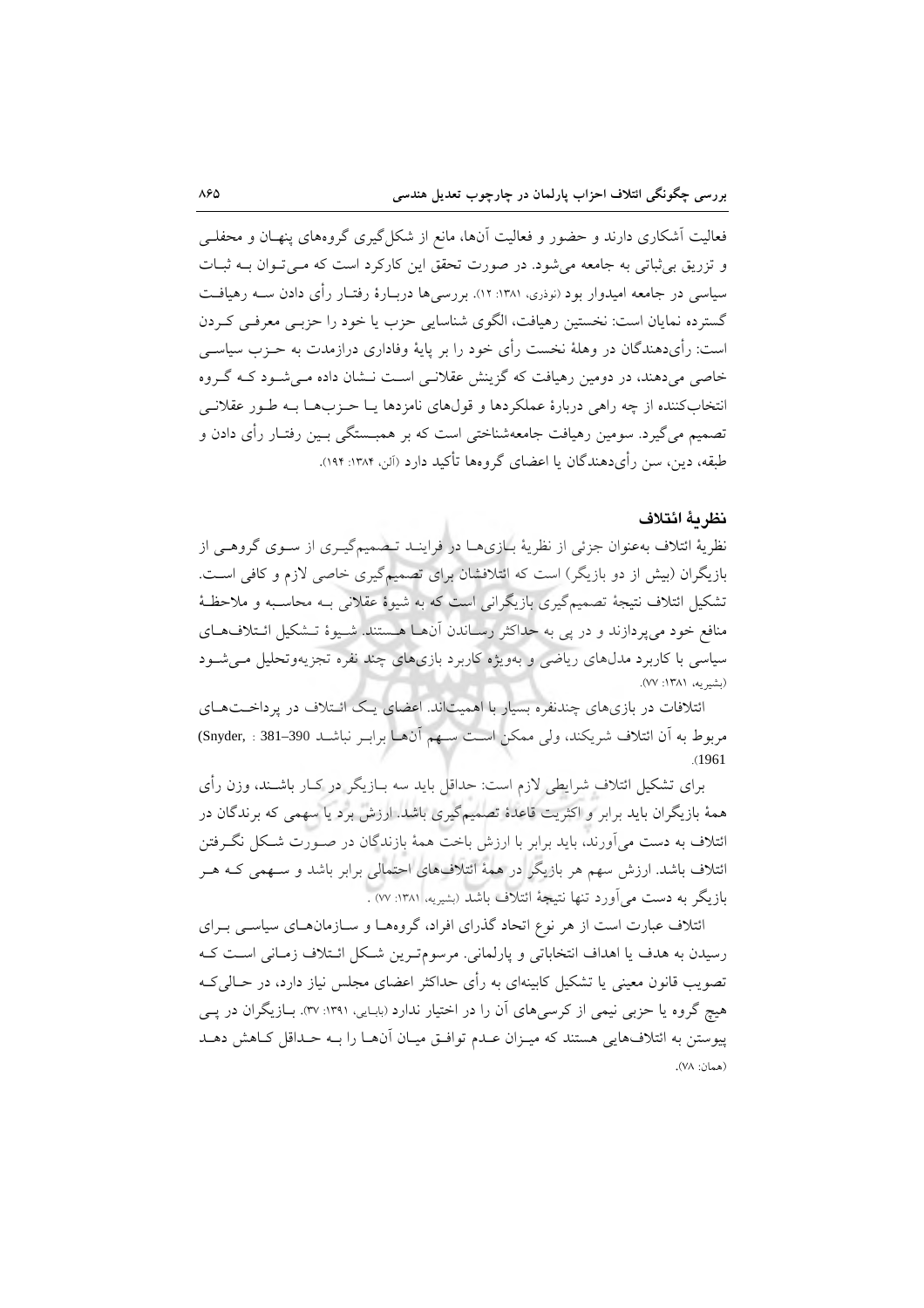#### تعدىل ھندسى

تعدیل هندسی روشی است که می توان آن را مکمل نظریهٔ بازیها دانست. در این مدل، احزاب سیاسی بهعنوان بازیگران یک بازی با مجموع غیرصفر در نظر گرفته میشوند که قرار است در نقطهای با یکدیگر به توافق برسند. در این مقاله، به بررسی نظام پارلمانی چهار حزبی از طریـق تعدیل هندسی می پردازیم. هر یک از احزاب پس از انتخابات به میزانـی از آرای مـردم دسـت خواهد یافت. بر این مبنا، می توانیم نسبت درصد کسبشده از هـر یـک از احـزاب را در یـک انتخابات با یک مثلث نشان دهیم. بنابراین، چهار مثلث به اسمهای S3 ، S3 و S4 داریم.

S مساحت مثلثها در شكل هندسي و اندازه و درصـد پيـروان حـزب در جامعـهٔ مـورد بحث است. S4 بزرگترین و پرطرفدارترین و S1 کوچکترین مثلث و کمطرفدارترین حـزب  $S_4 > S_3 > S_2 > S_1$ : است. بنابر این

ما میخواهیم به نقطهٔ توافق میان این چهار مثلث برسیم که هر یک نـشانگر یـک حــزب و آرای کسبشده از طریق آن است. بنابراین، قاعدهٔ این چهار مثلت را در داخـل یـک مربــع بــه صورت زیر در کنار هم قرار میدهیم. این چهار مثلث را به سه حالت زیر میتوان در کنار هــم قرار داد.



شکل ۱

بهترین همنشینی برای مثلثها به دلایلی که در ادامه خواهد آمد، زمانی است که کوچکت بین مثلث در مقابل بزرگترین مثلث جای داده میشود. ایـن نـوع همنـشینی، را همنـشینی معقـول می خوانیم. برای مثال، شکل نهایی می تواند شبیه شکل ۲ باشد.

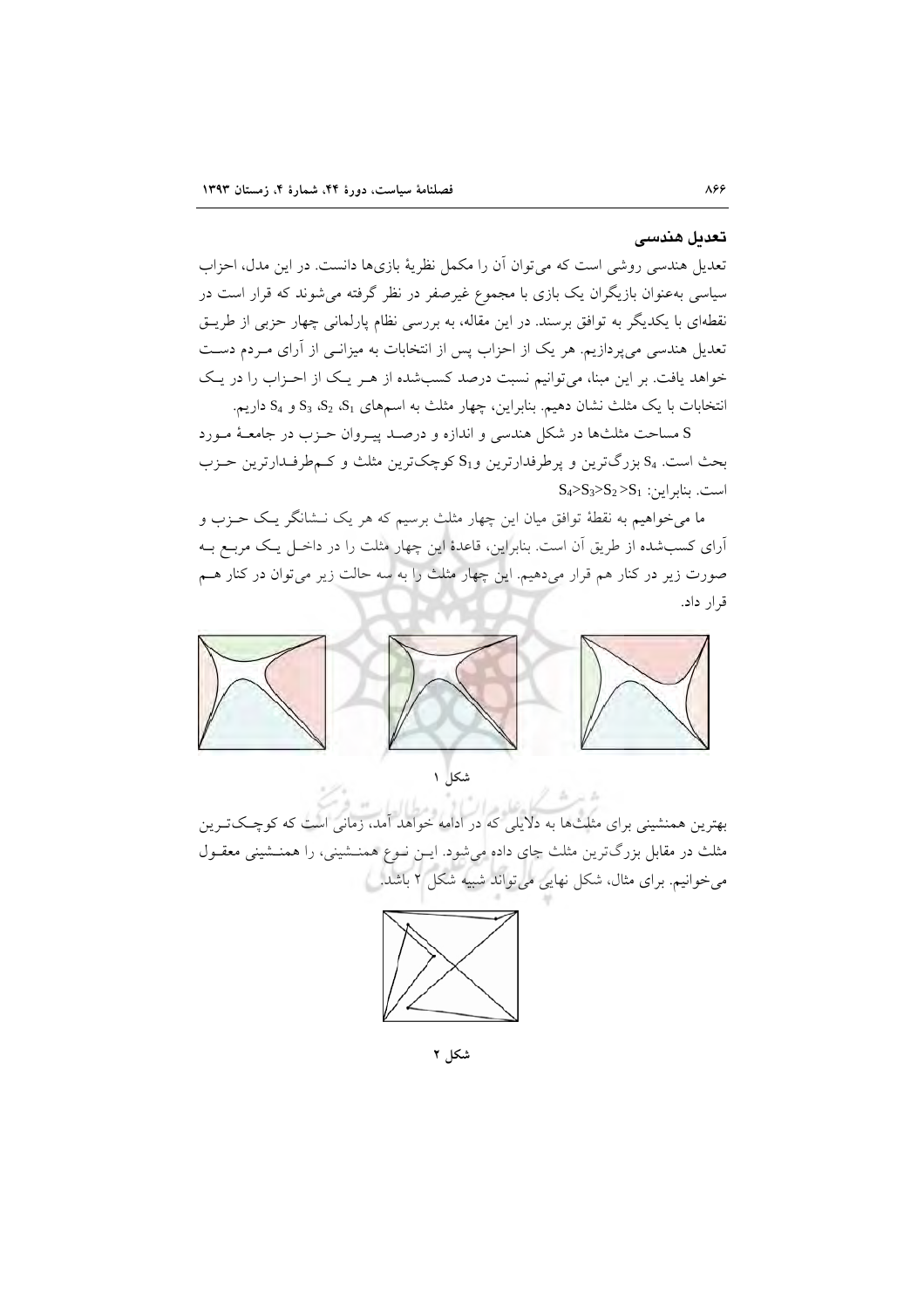روشن است که این شکل نامتعارف است. بنابراین، به نحوی میتوان اصـلاحاتی روی آن اعمال کرد. برای مثال، جای رئوس می توانند بدون تغییر مساحتها تغییر کنند. می دانیم که اگر رأس يک مثلث بدون تغيير ارتفاع مثلث تغيير کند، مساحت ثابت خواهد ماند. بنابراين، تا ايــن مرحله تغییری در سهم احزاب از لحاظ آرای کسبشده مـشاهده نمـیکنـیم. ایـن موضـوع در شکل ۳ نشان داده شده است.



می توان نتیجه گرفت که دو مثلث مجاور می توانند به همراًسی مشترکی برسند بــدون اَنکــه مساحتهایشان تغییر کند. اگر دو مثلث مجاور دیگر را نیز با همین روش به همرأسی برسانیم، نتیجهٔ بهدستآمده در شکل ۴ نشان داده شده است.



حال این سؤال مطرح است که آیا می توانیم به نقطهٔ هــمرأســی بــرای ۴ مثلــث برسـیـم؟ بــا اندکی تغییر مساحت به یک همرأسی خواهیم رسید. انتقاد از ایــن تئــوری آن اســت کــه در آن سهم بعضی احزاب ممکن است تغییر کند، اما باید در نظر گرفت که در همنشینی معقـول ایــن تغيير مساحت همواره مينيمم خواهد بود. اصلاحات ممكن است سـهمهـا را تغييـر دهنـد، امـا هیچگاه جایگاه و سطوح را تغییر نمیدهد. برای مثال، بزرگترین حزب همیشه بـزرگتــرین و کوچکترین حزب همیشه کوچکترین خواهد بود. دوراندیشی حکم میکند که حکومتهایی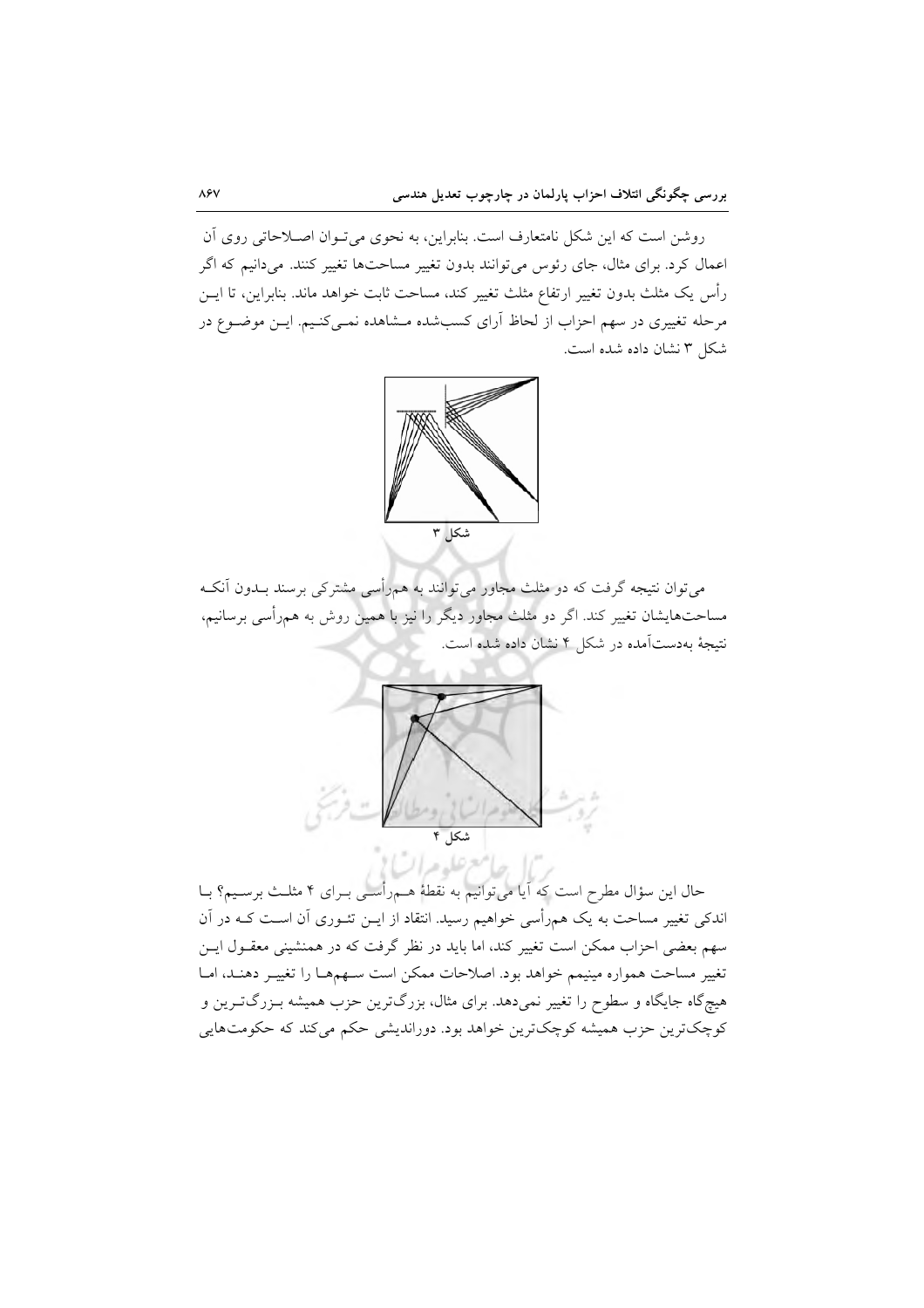که مدتهاست استقرار یافتهاند به دلایل جزئی و زودگـذر تغییـر داده نــشوند (برگرفتـه از اعلامیـهٔ استقلال امريكا).

همچنین تحمل این تغییر سهم احزاب در کوتاهمدت، منافع بلندمدتی برای پایداری و ثبات کل سیستم سیاسی و بازی بین آنها خواهد داشت. بهعبارتی، اگر احزاب به صورت مجزا ایــن تغییرات کوچک را بپذیرند، به منافع بلندمدت کلی خواهند رسید.



فرمولهای تعدیل هندسی به این قرارند: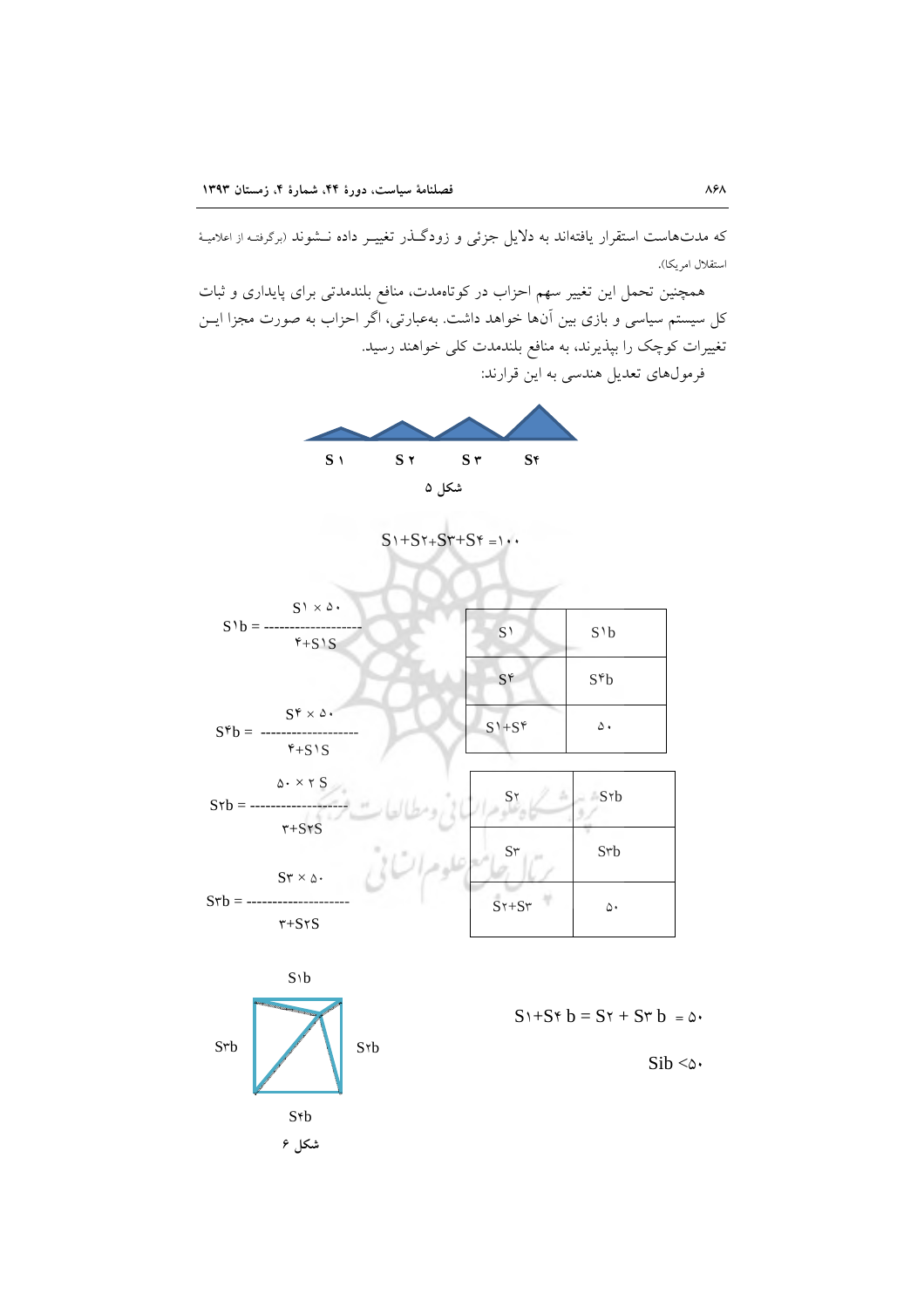

اگر بعد از انتخابات چهار حزب در کنار هم شکل افزاینـدهٔ خطـی داشـته باشـند، بعـد از تعدیل باز هم تغییر رخ نخواهد داد:



تعدیل خنثی نیست: اگر بعد از انتخابات چهار حزب در کنار هم تـصویر مقعـری تـشکیل دهند، بعد از تعدیل هندسی، سهم کوچکترین و بزرگترین حزب کمی کاهش مـییابـد و دو حزب میانه ثابت خواهند بود. این جوامع قبل از تعدیل معرف نظامی تکحزبی خواهند بود. برای أنکه نبردی وجود داشته باشد، حداقل دو رقیب لازم است. حـزب واحـد بــه قطـع مبارزات سیاسی گرایش دارد تا اتفاق آرا را جایگزین آن کند، ولی با دشمنان رژیــم بــه پیکـار برمیخیزد. این نظام به آنجا می٫سد که حق تشکیل حزبی را از مخالفـان سـلب کنـد و امکـان استفاده از این نوع سازمانهای پیکار را به هواداران قدرت منحصر نماید (دوورژه، ۱۳۵۴: ۱۶۰).



شکل ۹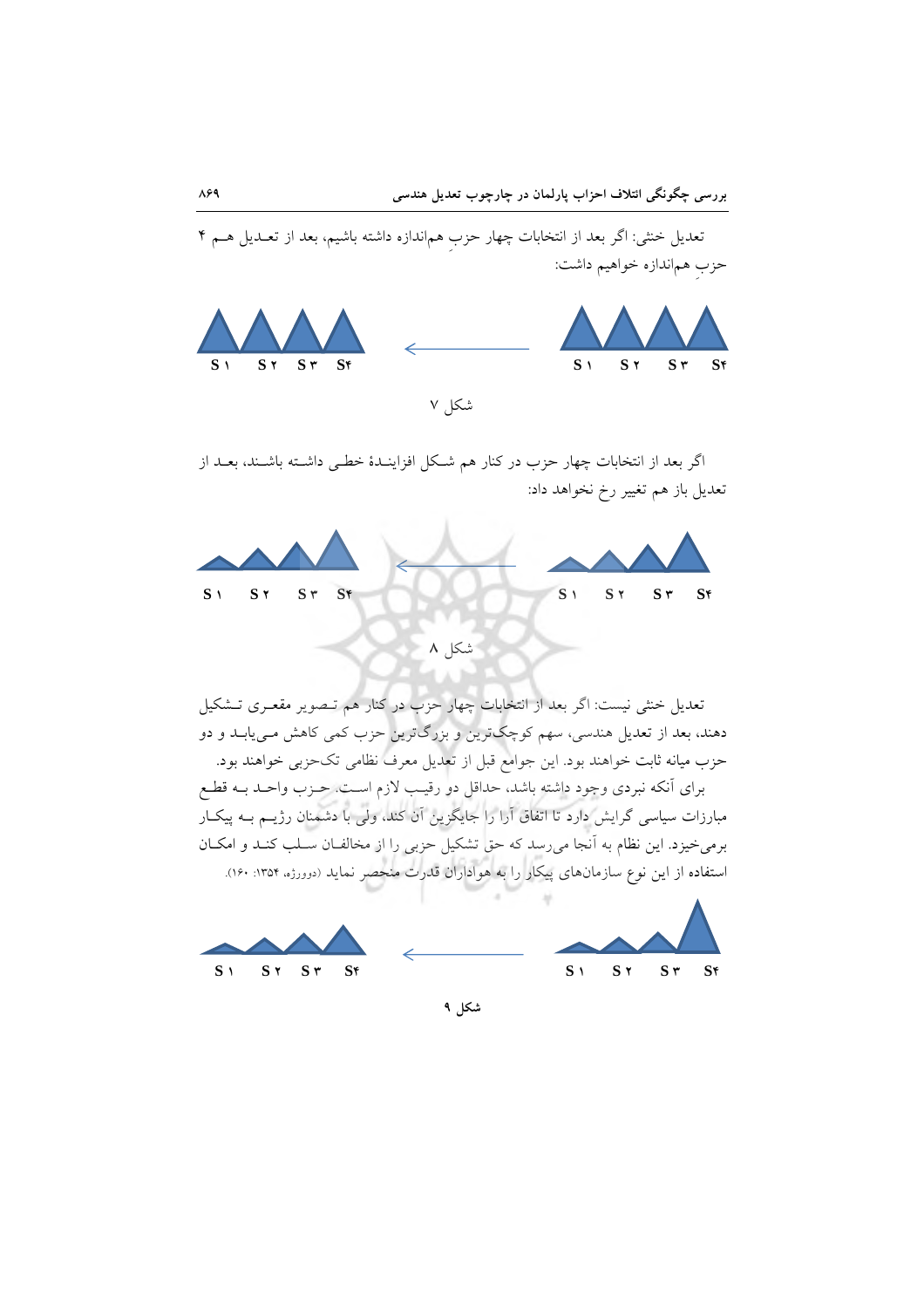اگر بعد از انتخابات چهار حزب در کنار هم تصویری محدب تشکیل دهند، بعد از تعــدیل هندسي، سهم دو حزب ميانهٔ حزب کمي کاهش مي يابد و سـهم کوچـکتـرين و بـزرگتـرين حزب تغییر نخواهد کرد.



میخواهیم دو نقطهٔ هم٫رأسی در شکل ۴ را به هم وصل کنیم. اگر فاصلهای را کــه ایــن دو نقطه با هم دارند یک پارهخط در نظر بگیریم، برای رسیدن به هم٫رأسی چهارگانه باید نقطـهای از اين پارهخط را انتخاب نماييم. اين نقطه را با توجه به قدر نسبت پارهخطها پيدا مـيكنـيم و بدین ترتیب می توانیم به همرأسی چهارگانه برسیم.

از میان حالتهایی که در شکل ۱ شرح داده شد، کوتاهترین پارهخط در حـالتی مـشاهده می شود که کوچک ترین حزب در مقابل بزرگ ترین حزب قرار می گیرد. به همین دلیل، از میـان آن سه مدل این حالت را بهعنوان حالت همنشینی معقول برگزیدیم.



كادعلوم السابي ومطالعايه .<br>بعد از اصلاح مکان رأس مثلثها و تشکیل همرأســي همگــاني، تعــاملات ملموســي بــين احزاب می تواند رخ دهد. مجاورتهای متوالی به تحمیل همکاری سیستم دادههـا نیـاز دارد. اصلاح سبب تغيير مساحت مثلثها خواهد شد و احتمالاً اين موضوع باعـث ايجـاد تعــاملات جدید بین احزاب خواهد شد، چون احتمال خودکامگی هر حزب به نحو چـشمگیری کـاهش خواهد يافت.

همانطور که در شکل ۴ مشخص است، دو ناحیهٔ مشکل ساز در تصویر وجـود دارد: یکـی ناحيهٔ خلأ و ديگري ناحيهٔ تداخل كه ناحيهٔ خلأ با ناحيهٔ تداخل برابر است و بعد از تعديل اين دو حوزه همديگر را خنثي مي كنند و از بين مي برند.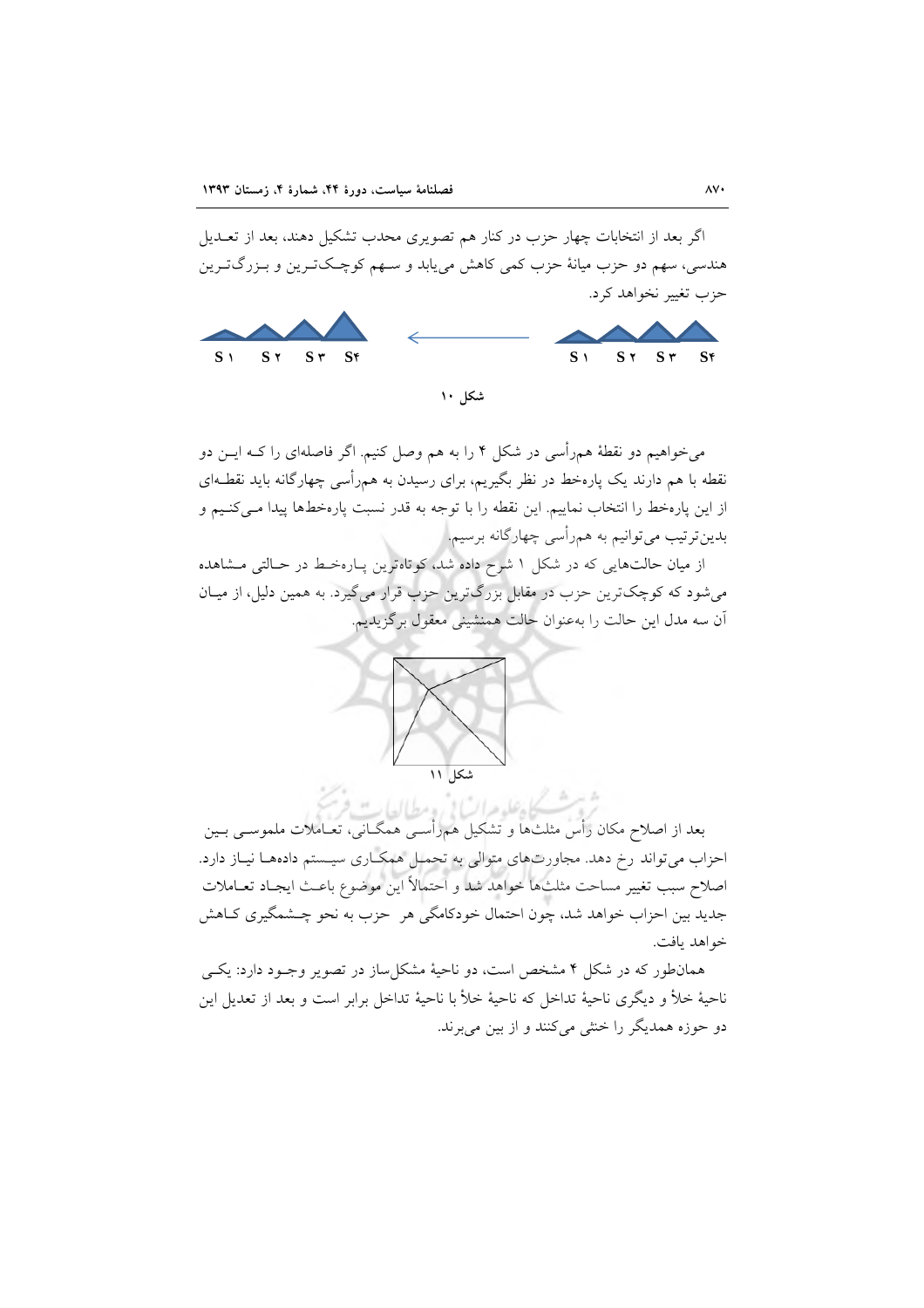یکی دیگر از مزایای این اصلاحات منضبط کردن سیستم است، زیرا بعد از اعمـال تعـدیل هندسی این دو مثلث با یکدیگر نصف کل مساحت مربع را تشکیل میدهند. این بدان معناست که حزب بزرگتر درصورتیکه مطابق با نظریهٔ ائتلاف، نظـر یکـی از احـزاب مجـاور خــود را جلب کند، می تواند تصمیم خود را به اجرا گذارد.

پیدایش ائتلاف میان این احزاب از چندگانگی و تشتت می کاهد و ایــن نظــام را معتــدلَّ تــر مي كند (قاضي، ١٣٨۶: ١٨٠). مشاهده مي شود بعد از تعديل چنانچه هر يک از احزاب انحــصارطلبي كند، سه حزب ديگر بازهم مطابق با نظريهٔ ائتلاف هميشه مي توانند با توافقـشان آن را متوقـف كنند. اين مزيت باعث توافقات صريح و سـريع در امـور عـامالمنفعـه مـي شـود و همچنـين از تصمیمات با ریسک بالا جلوگیری میکند و اجازه میدهد احزاب حرکات دو جانبه ای داشته باشند که باعث توافقات جمعی می شود. این ویژگیها شناخت برای همکاری را بالا می بور و احتمال شکست را کاهش می دهد.

#### نتىجە

نظريهٔ تعديل هندسي، همچون مكملي براي نظريهٔ بازيها، با استفاده از مفـاهيم هندسـي، بـه دنبال ارائهٔ نقطهای است که احزاب پارلمان در آن به نحـوی بــا هــم بــه توافــق مــی(ســند کــه اختلافات و تعارضات، به حداقل کاهش می پابد و بدین منظور فرمولهایی را مطرح می کند. بر این اساس، اگر سهم آرای هر کدام از چهـار حـزب پـس از انتخابــات S3 ، S3 ، S3 و S4 باشــد، تعدیل شدهٔ آرای هر کدام از احزاب با فرمولهای زیر به دست می آید:



## منابع و مآخذ

#### الف) فارسے

١. ألن ر. بال، ب گاي پيترز (١٣٨۴)، سياست و حكومت جديد، ترجمهٔ عبدالرحمن عالم، چاپ اول ، تهران، نشر قومس. ٢. اعلامية استقلال آمريكا. ۳. بابایی، پرویز (۱۳۹۱)، فرهنگ اصطلاحات و مکتبهای سیاسی چاپ اول، تهران، انتشارات نگاه.